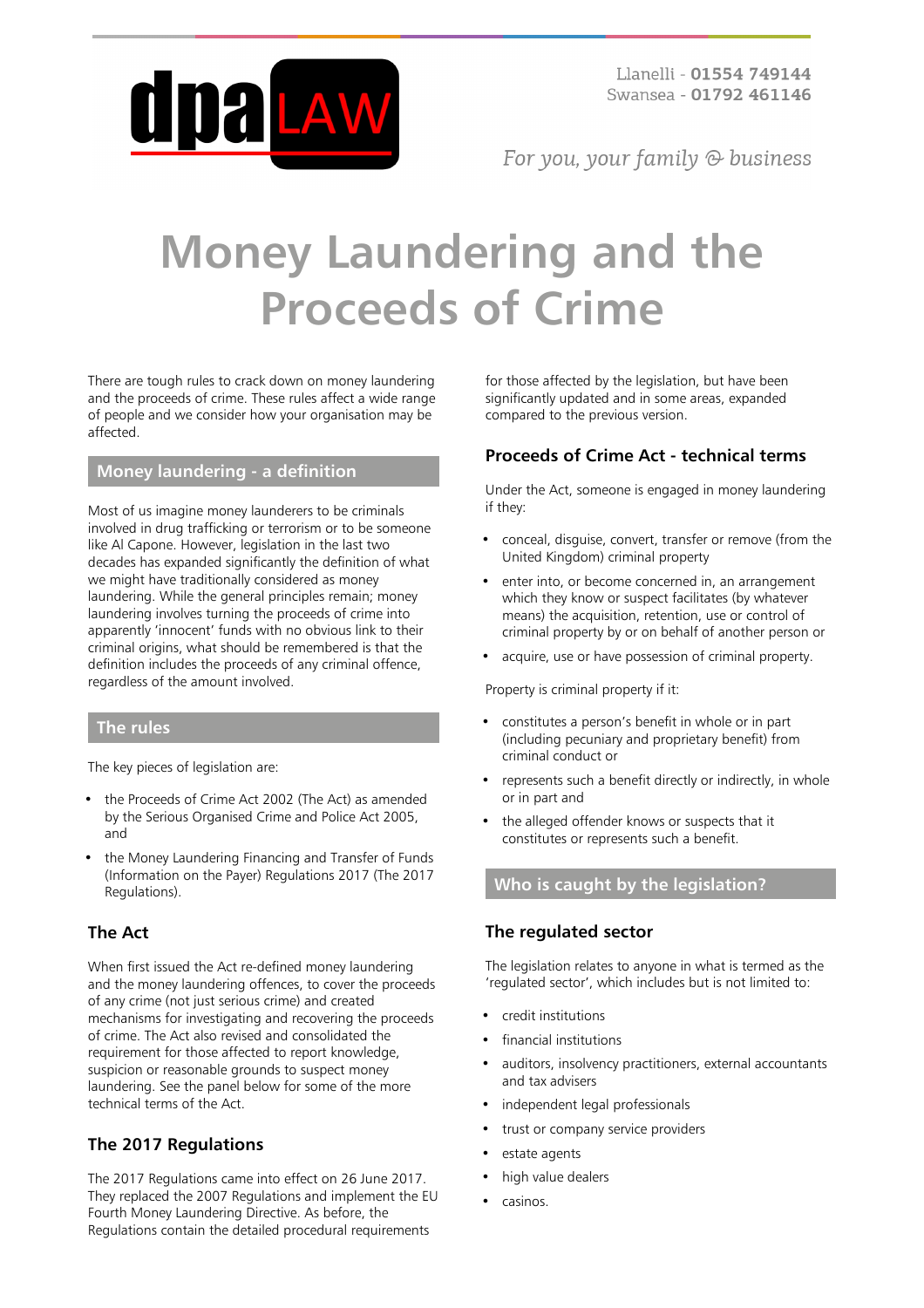#### **The implications of being in the regulated sector**

Those businesses that fall within the definition are required to establish procedures to:

- identify and assess the risks of money laundering and terrorist financing to which they are subject and manage that risk
- apply customer due diligence procedures (see below)
- keep appropriate records
- appoint a Money Laundering Nominated Officer (MLNO) to whom money laundering reports must be made
- appoint a member of the board or senior management as the officer responsible for compliance with the Regulations (this may be the same person as the MLNO)
- establish systems and procedures to forestall and prevent money laundering
- monitor and manage compliance with, and communication of, the policies and procedures and
- provide relevant individuals with training on money laundering and awareness of their procedures in relation to money laundering.

If your business is caught by the definition you may have received guidance from your professional or trade body on how the requirements affect you and your business. Those of you who are classified as High Value Dealers may be interested in our factsheet of the same name, which considers how the 2017 Regulations affect those who make or receive high value cash payments.

#### **The implications for customers of those in the regulated sector**

As you can see from the list above, quite a wide range of professionals and other businesses are affected by the legislation. Those affected must comply with the laws or face the prospect of criminal liability (both fines and possible imprisonment) where they do not.

# **Customer due diligence (CDD)**

Under The Regulations, if you operate in the regulated sector, you are required to undertake CDD procedures on your customers. These CDD procedures need to be undertaken for both new and existing customers.

CDD procedures involve:

- identifying your customer and verifying their identity. This is based on documents or information obtained from reliable sources independent of the customer
- identifying where there is a beneficial owner who is not the customer. It is necessary for you to take reasonable measures on a risk sensitive basis, to verify the beneficial owner's identity, so that you are satisfied that you know who the beneficial owner is. The objective here is to confirm who the beneficial owners are, so for example obtaining evidence that corroborates the entries in the PSC register (people with significant control – see separate factsheet) and not simply

checking the ID of the persons listed. The beneficial owners of the business are those individuals who ultimately own or control the business or who benefit from the transaction.

• obtaining information on the customer's circumstances and business, including the intended nature of the business relationship.

You must apply CDD when you:

- establish a business relationship (this now includes forming a company for the customer)
- carry out an occasional transaction that amounts to a transfer of funds exceeding €1,000
- carry out an occasional transaction (for example a one off transaction valued at €15,000 or more) where not a casino or high value dealer
- carry out a cash transaction of €10,000 or more if a high value dealer
- carry out certain gambling transactions of  $E$ 2,000 or more if a casino
- suspect money laundering or terrorist financing
- doubt the reliability or adequacy of documents or information previously obtained for identification.

CDD measures must also be applied on a risk sensitive basis at other times to existing customers. This could include when a customer requires a different service, or where there is a change in the customer's circumstances. Businesses must consider why the customer requires the service, the identities of any other parties involved and any potential for money laundering or terrorist financing.

The purpose of the CDD is to confirm the identity of the customer. For the customer's identity to be confirmed, independent and reliable information is required. Documents which give the strongest evidence are those issued by a government department or agency or a Court, including documents filed at Companies House. For individuals, documents from highly rated sources that contain photo identification, eg passports and photo driving licences, as well as written details, are a particularly strong source of verification.

The law requires the records obtained during the CDD to be maintained for five years after a customer relationship has ended. It also requires customers to be notified about how their personal data will be processed and who the data controller is (being the name of the entity/person registered under Data Protection rules).

# **Enhanced due diligence**

Enhanced CDD and ongoing monitoring must be applied where:

- the risk of money laundering or terrorist financing is assessed as high
- the customer is established in a high-risk third country
- the client is a politically exposed person or a family member/known close associate of one (this now includes UK PEPs)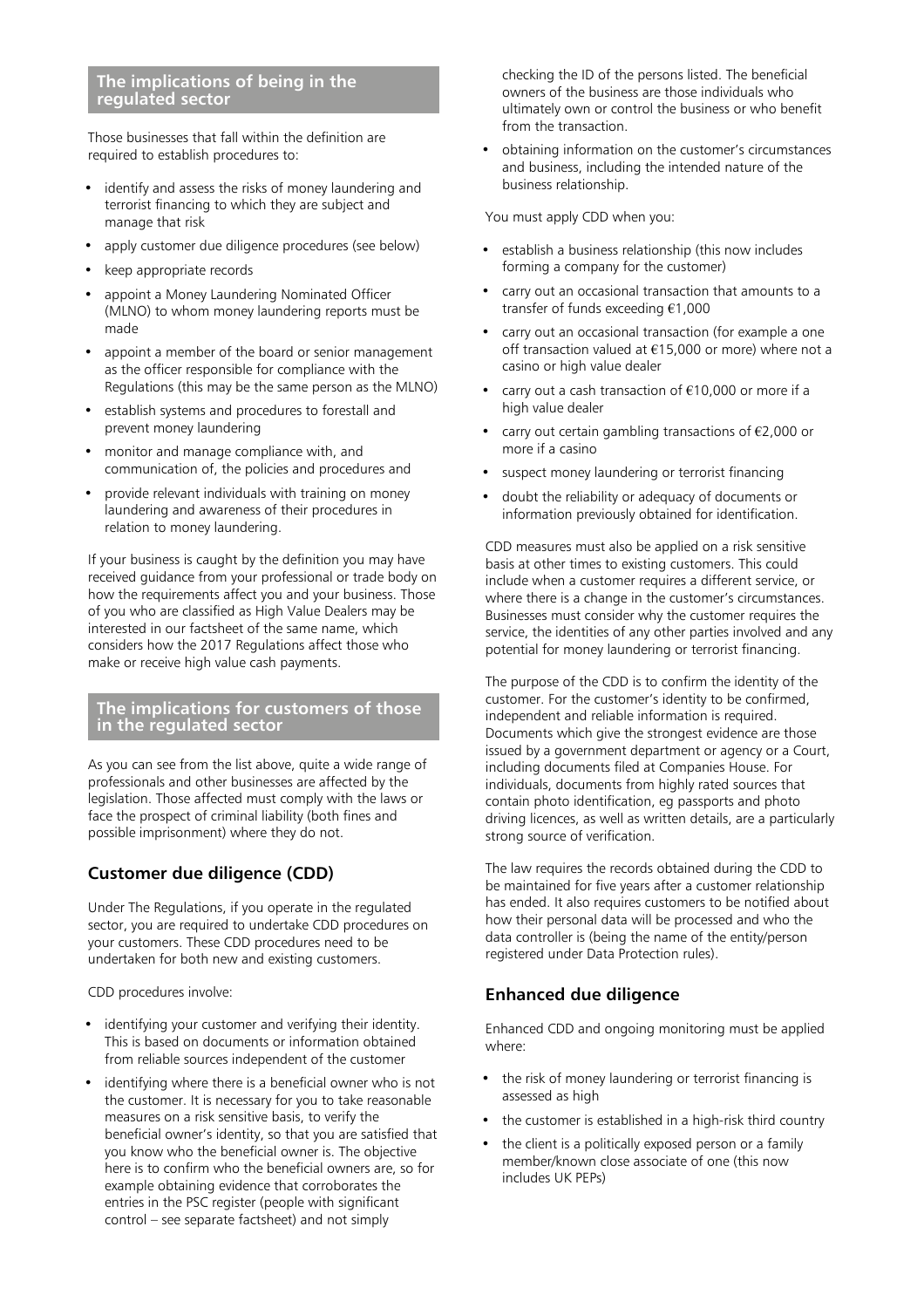- false or stolen identification documents or information have been provided and there is still an intention to act for the customer
- a transaction is complex and unusually large or has an unusual pattern and there is no apparent legal or economic purpose
- by its nature there is a higher risk of money laundering or terrorist financing
- there is a 'correspondent relationship' with another credit or financial institution.

Additional procedures are required over and above those applied for normal due diligence in these circumstances.

The above list was amended in the 2017 Regulations, particularly in now defining politically exposed persons (PEPs) more widely, including where they are from the UK rather than just a foreign state. With the increased use of internet or other remote transactions the requirement to always apply enhanced due diligence where not meeting the customer face to face has been removed. However, additional checks will be required to give assurance that identity has been correctly ascertained and verified if the customer has not been seen.

### **Reporting**

As mentioned above, the definition of money laundering includes the proceeds of any crime. Those in the regulated sector are required to report knowledge or suspicion (or where they have reasonable grounds for knowing or suspecting) that a person is engaged in money laundering, ie has committed a criminal offence and has benefited from the proceeds of that crime. These reports should be made in accordance with agreed internal procedures, firstly to the MLNO, who must decide whether or not to pass the report on to the National Crime Agency (NCA).

The defences for the MLNO are:

- reasonable excuse (reasons such as duress and threats to safety might be accepted although there is little case law in this area)
- they followed Treasury approved guidance.

The Courts must take such guidance into account.

# **National Crime Agency (NCA)**

The NCA is the UK crime-fighting agency with national and international reach and the mandate and powers to work in partnership with other law enforcement organisations to bring the full weight of the law to bear in cutting serious and organised crime. Part of the role of the NCA is to analyse the suspicious activity reports (SARs) received from those in the regulated sector and to then disseminate this information to the relevant law enforcement agency.

The Regulations require those in the regulated sector to report all suspicions of money laundering to the NCA. By acting as a coordinating body, the NCA collates information from a number of different sources. This could potentially build up a picture of the criminal activities of a particular individual, which only become apparent when looked at as a whole. This information can then be passed on to the relevant authorities to take action. More detail on the activities of the NCA can be found on their website

[www.nationalcrimeagency.gov.uk/](http://www.nationalcrimeagency.gov.uk/) .

#### **Is your business vulnerable?**

Criminals are constantly searching for new contacts to help them with their money laundering or terrorist financing. Certain types of business are more vulnerable than others. For example, any business that uses or receives significant amounts of cash can be particularly attractive. To counter this, the Regulations require businesses that deal in goods and accept cash equivalent to €10,000 or more to register with HMRC and implement anti-money laundering procedures. Such businesses are known as High Value Dealers (HVD).

You can imagine that if a drug dealer went along to a bank on Monday morning and tried to pay in the weekend's takings, the bank would notice it and report it unless the sum was relatively small. If criminals can find a legitimate business to help them by taking the cash and pretending that it is the business's money being paid in (in exchange for a proportion!), then that business can put the cash into the bank without any questions being asked.

Take, for example, the mobile telephone business that has had a fairly steady turnover of £10,000 per week for the last couple of years but suddenly begins to bank £100,000 in cash each week. Without a clear, rational and plausible explanation, this type of suspicious activity would clearly be reported to the NCA.

Perhaps a less obvious example of possible money laundering could be where an individual comes into an antiques shop and offers to buy a piece of furniture for £12,000 in cash. Not too many sellers would have insisted upon a cheque in the past! Now the HVD will need to consider the risk of money laundering and as a minimum carry out customer due diligence before accepting such a cash amount. This person may be a money launderer who then goes to another shop and sells the antique for say £8,000, being quite prepared to suffer the apparent loss. This time the criminal asks for a cheque that can then be paid innocently into a bank account, making the money look legitimate.

The legislation aims to put a stop to this type of activity. Those in the regulated sector are required to report any transactions that they have suspicions about. Also, it is not simply the more obvious examples of suspicious activities that have to be reported. For the majority of those regulated, the government has insisted upon there being no de minimis limits within the legislation. This means that very small proceeds of crime have to be reported to the NCA.

#### **Tipping off**

There is also an offence known as 'tipping off' under the Act. This is what would happen if a person in the regulated sector were to reveal that a suspicious activity report had been made, say for example about a customer, to that customer. Where this disclosure would be likely to prejudice any investigation by the authorities, an offence may be committed. A tipping off offence may also be